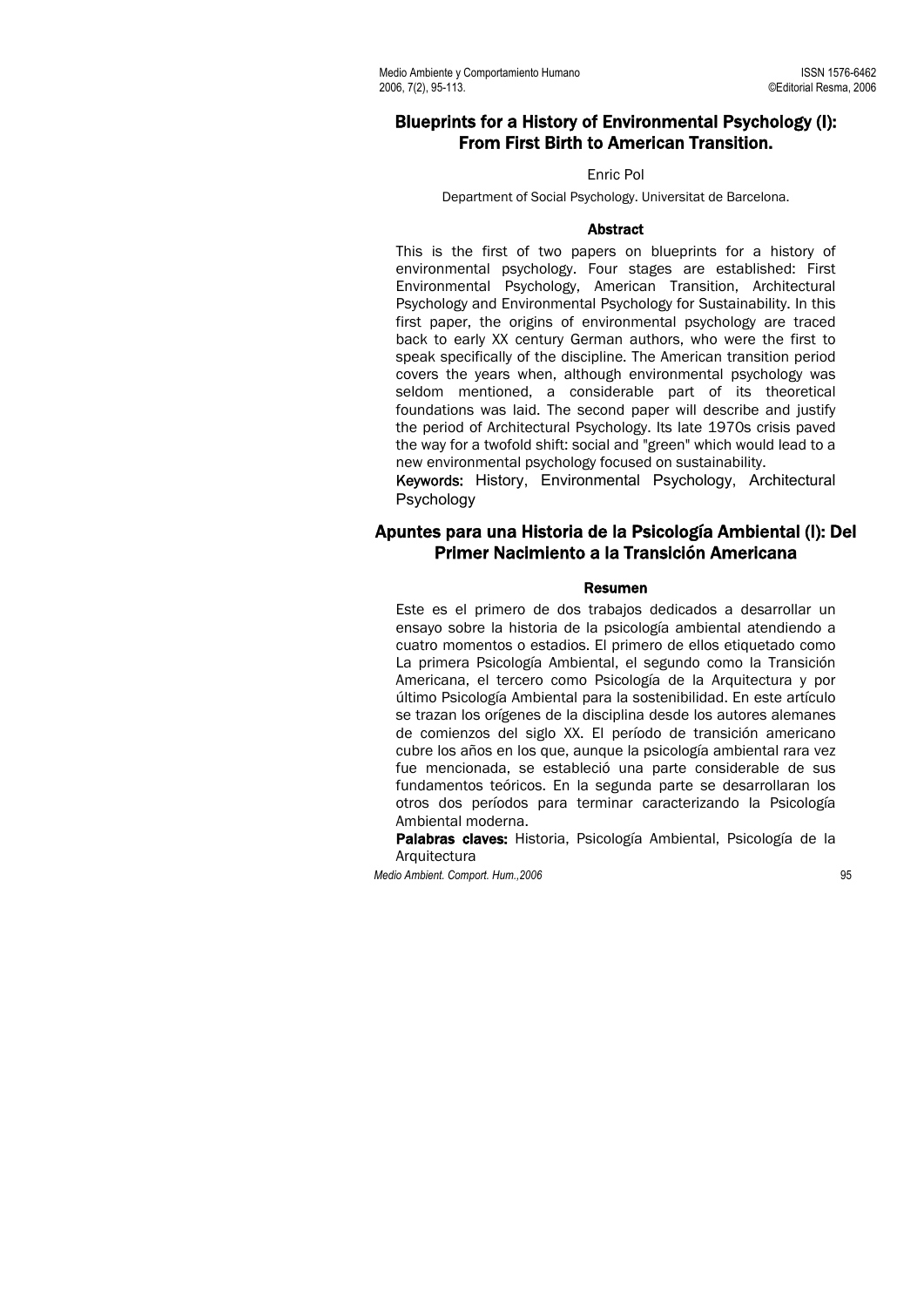# The first Environmental Psychology

During the 1970s and 1980s not many texts acknowledged early XX century authors as worth-to-be-mentioned forerunners of environmental psychology. Indeed, the works of Kaminski (1976), Graumann (1976) and Kruse & Graumann (1987) were the first to seriously explore that early period, establishing a difference between a first birth at the beginning of the century and a second birth during the 1960s. In their works, Hellpach is said to be the first to use the term Environmental Psychology. A similar search for the roots of the discipline can be found in some of the texts from the book compiled by Jiménez Burillo (1981). However, as from the 1990s, there is a growing amount of literature somehow referring back to this remote past. Bell, Fisher, Baum and Greene's textbook (1996) mentioned works from geographers Gulliver (1908) and Trowbridge (1913) as forerunners of cognitive mapping. Likewise, within the French and British traditions –what is called "historical classics" (Pol, 1988, 1993) – Philipe's *Image Mentale* (1904) and Bartlett's works (1932) are recognized as precursors to the later trend towards "environmental cognition" (Lee, 2003).

# From Geopsyche to Psychologie der Umwelt

Willy Hellpach (1877-1955) was an odd, atypical character. He was Wundt's student and collaborator –although he would later criticize Wundt's ideas– in Leipzig where he did some research on peripheral vision between 1889 and 1900 (Boring, 1979: 362). In 1902 Hellpach published a study on culture and the nervous system. He engaged in politics and was the Minister of Education of Baden State from 1922 to 1925 and *Land'*s President in 1924-25. He even runs for president of the Reich, although he was never elected (Kruse & Graumann, 1987).

In *Geophsyche* (1911), his first work, Hellpach analyzes climatic and geographical effects at the macro, mezzo and micro levels. Thus, his book deals with the effect of the sun and the moon on people's activities; the effect of colour and form; the effect of extreme environments –such as the Tropics or the Artic; the effect of urban microclimates, etc. *Geopsyche* was widely read and attained a remarkable success. It gathered more than eight editions (the last known one in German, 1977); it was translated into French, Dutch and Spanish and there was even an English rendering which was about to be published in the United States of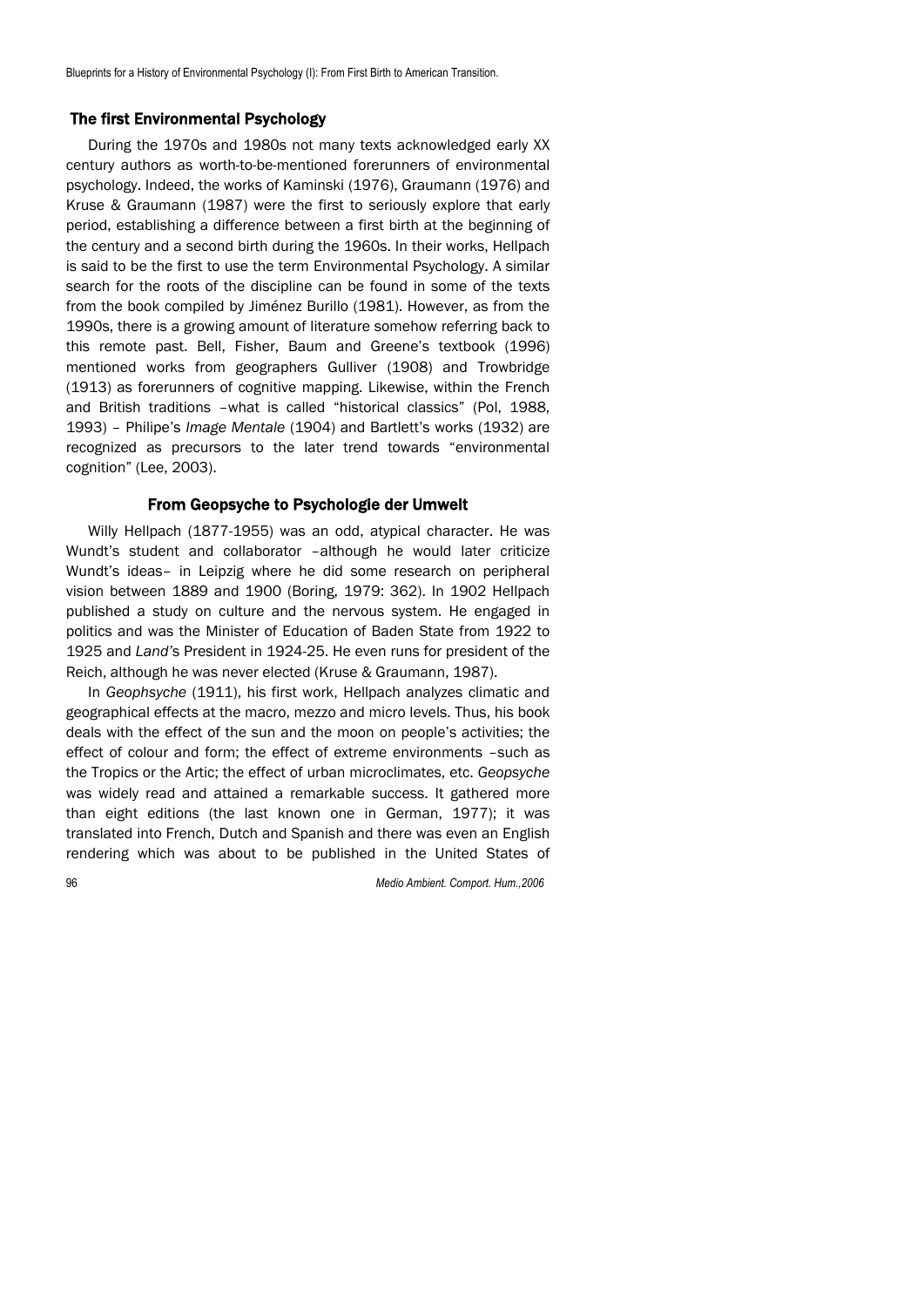America when World War II crushed the attempt. Oddly enough, it has been quoted more often in current books from other disciplines (Palomares, 1988) than in psychology works.

Hellpach explicitly defined environmental psychology in a volume titled *Psychologie der Umwelt*, part of the *Handbuch der biologischen Arbeitsmethoden* [Handbook of Biological Methods] published by Abderhalden after World War I. For Hellpach, the goal of research in environmental psychology should not be "*artificially individualized psychic life*" –which was his criticism of research done in experimental psychology labs– but rather "*the psyche in as far as it depends on its factual environment*" (Hellpach, 1924: 110 cf. Graumann, 1976 p. 27). This reciprocal dependence between what he then called "psyche" and what he referred to as "factual environment" brings him remarkably close to current ideas on "environment" within the most recent trends of environmental psychology, as well as to the concept of "environment" in its most complex and comprehensive current senses, which include both natural and artificial elements.

Hellpach divides the environment in three circles: natural or "geopsychological factors" environment; community or "psychosocial factors" environment and the "built world" –which, further on, he will call "technopsychology". He believes each one of these factors exerts two kinds of influence on the human mind: influence through the meanings of impressions (that is, immediate experience), and influence causing psychological changes in the body, which, in turn, generate experiences.

In 1939, Hellpach also studied typically urban phenomena, such as crowding, overstimulation, continuous change, hurry, and alert state, concluding that the perceptive frame of urban citizens is quite different from that of the rural inhabitant. According to him, urban environment is ambivalent: on the one hand it frees people, allowing for their independence, yet, on the other hand, it leads to isolation. Therefore, the environment –*Umwelt*– exerts a threefold influence on people: as natural environment, as social environment and as historical-cultural environment.

Hellpach has quite an outstanding *curriculum vitae*. Yet, he is barely mentioned in modern texts on environmental psychology, with the exception of German works and a few others, such as the brief mention the Canadian author Gifford included in the second edition of his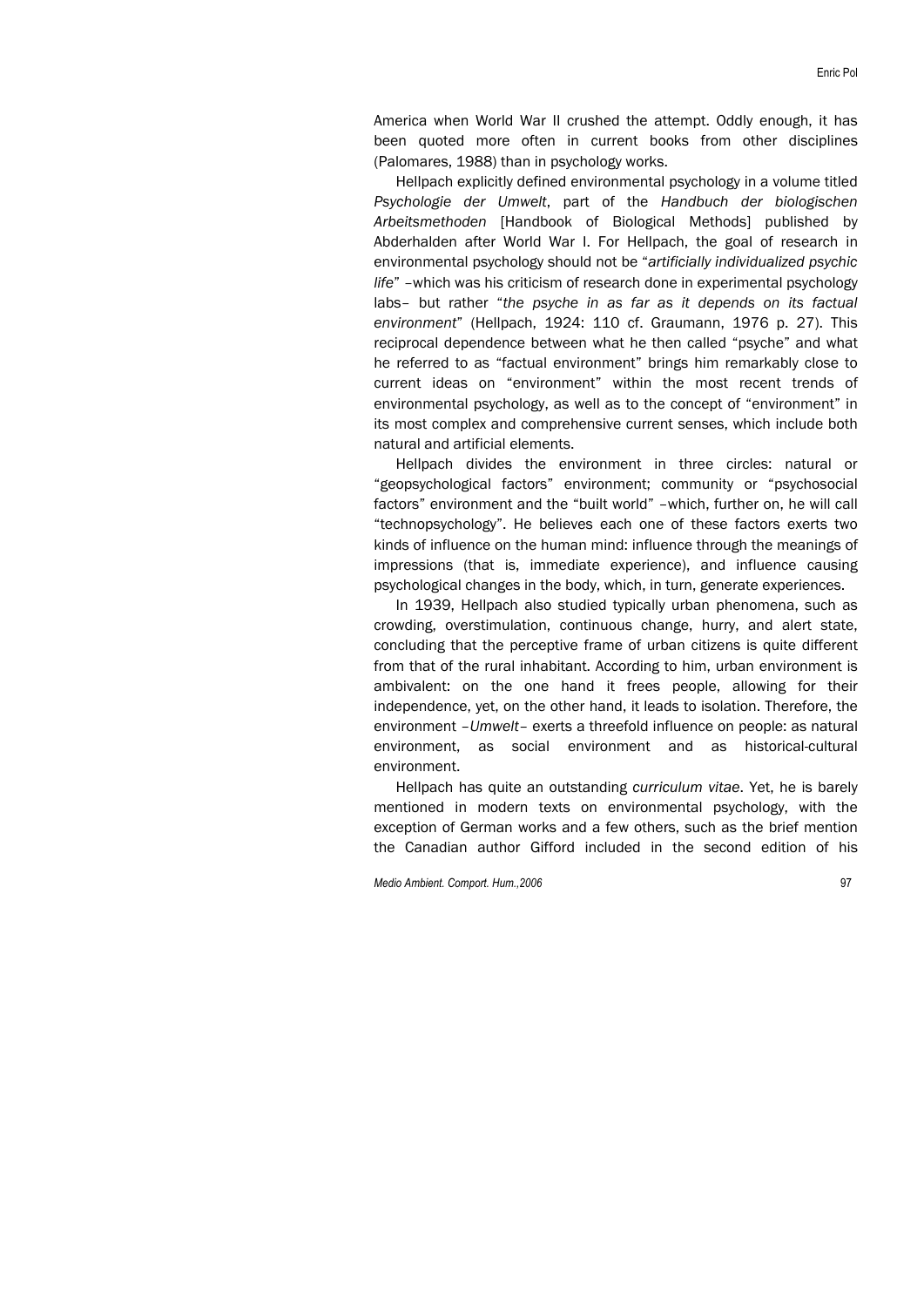*Textbook* (1997). This lack of acknowledgement is probably due more to ignorance of his work than to Hellpach's characteristics, although the omission may also have a political element. Nevertheless –and this may account for his being sometimes neglected– his text is more programmatic than empirical, although Hellpach himself was, as Kruse and Graumann highlighted, "a critical man, who believed in final empirical tests that could be experienced" (1987, pp. 1199).

Hellpach was not the only psychologist interested in environmental and urban issues in Germany. Hans H. Muchow, who was focused on the environment of young people, and Martha Muchow, who devoted herself to children and the educational aspect, should be mentioned. Before World War I, Martha Muchow studied under Stern and then collaborated with him. During the 1920s she worked from Hamburg on urban and educational issues in contact with Maria Montesori, Jean Piaget and Friedich Fröbel. She died prematurely, in 1933. *Der Lebensraum des Großstadtkindes* [The living space of the big city child], was published in 1935 as a posthumous work written with Hans H. Muchow. It was to become their more widely known work and it has been reedited several times (the last known edition being launched in 1998). The book takes up Stern's idea of "personal world", focusing on the dimensions of "personal space" and "personal time". Personal space is to become one of the recurring subjects in the so called second birth of environmental psychology, studied by several authors, including Hall, Osmond, Sommer, Ittelson and Proshansky. In her study, Muchow distinguishes three dimensions in the child's living space: the space the child lives *in*; the space the child experiments and the space the child lives *with*.

Gestalt psychology –with Wertheimer, Köhler and Köffka– emphasises understanding the environment from a holistic viewpoint to account for behaviour. Bell, Greene, Fisher and Baum (1996) consider the Gestalt one of the starting points of environmental psychology. They choose Köhler's test of the insight into the monkey's dilemma to reach a banana as a clear cut case in which the solution to the problem lies in the configuration of the environment and the action applied to it.

Gestalt's contribution carries on Koffka's distinction between geographical and behavioural environments (1935). The geographical environment refers to that which exists in the real world and the behavioural one refers to the environment experienced by a person.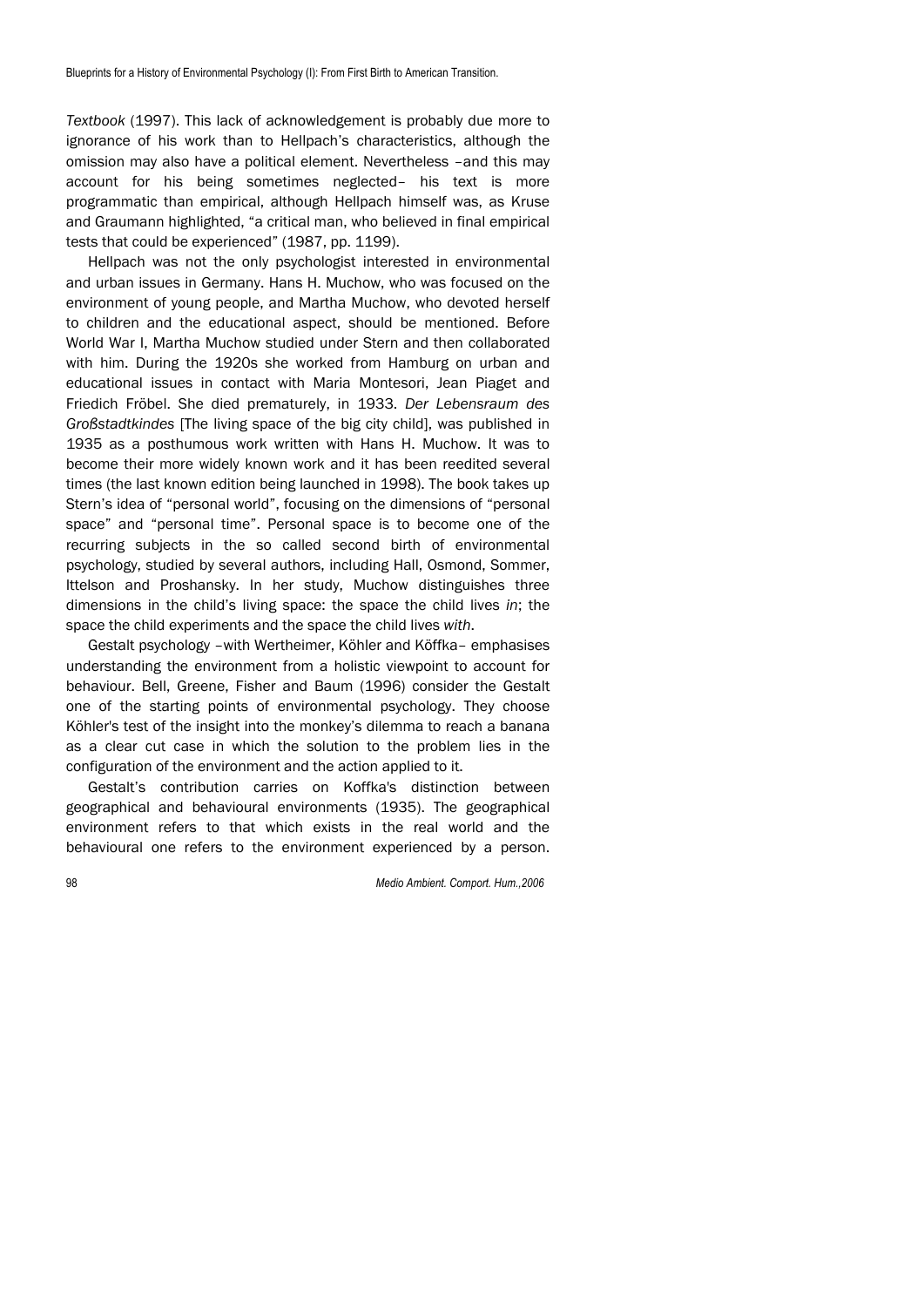According to Koffka, only behavioural environment is relevant for the analysis and description of behaviour. On the other hand, the isomorphic theory asserts the existence of inborn neurological mechanisms in every person which tend to ensure correspondence between both kinds of environments (this correspondence is later to be found in works from Barker).

Although this school may be considered a clear precedent for environmental psychology –and the mark of its approach on perception and cognition can still be found in current works (McAndrew, 1992) – its followers would not pay much attention to environments, with the exception of contributions made by a few indirect followers such as Brunswik and Lewin. These authors, mostly Lewin, are frequently referred to as "founding fathers" (Levy-Leboyer, 1980) or predecessor of modern environmental psychology. Notwithstanding, their contributions cannot be understood without bearing in mind the contexts in which they took form: a period infused with a considerable level of environmental sensitivity.

# Towards an Urban Psychology: in the wake of George Simmel between Sociology and Social Psychology

The concern for the environment during the first third of the XX century was not just a theoretical and epistemological worry for the way in which the incidence of the environment on people's development should be accounted for as opposed to its biological dimension. It had an important element of response to a transitional society, shaken by geopolitical changes, technological changes, social changes, migrations, urban concentrations, and the emergence of new marginal groups, new kinds of poverty and new conflicts.

Authors from the newly born social sciences, like Durkheim or Weber, had already analyzed and reflected upon the habitat, the city, and its organization and experiences. Among these forerunners, George Simmel (1858-1918) deserves a special mention due to the sharpness and topicality of his thought, his global conception of society and his psychosocial and interactive view of urban dynamics (García-Cotarelo, 1988). It is with due cause that, after periods of neglect, his most emblematic works, such as his treatise on sociology (1908) are still republished. According to Simmel, the city is a structure that can offer freedom and opportunities, but, above all, an environment that involves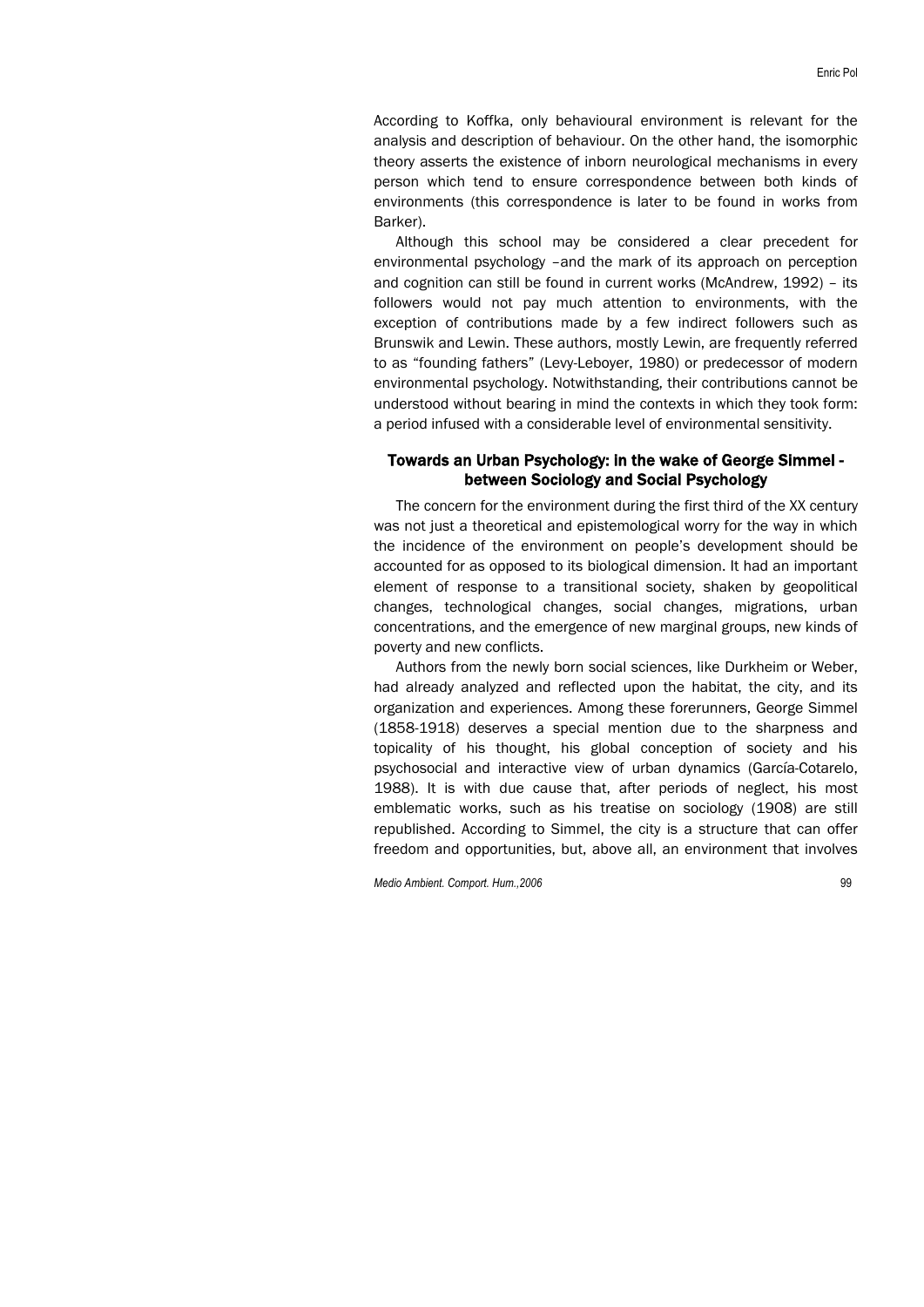anonymity, isolation, deviance and decadence. Simmels focuses on the psychological effect of the urban environment and the sociopsychological consequences of monetary economies. On the one hand, he considers money makes all things equal and "breeds indifference towards the differences among things" (Jimenez Burillo, 1986). On the other hand, the overstimulation resulting from the urban context –the rate of uninterrupted change in this environment– leads "the urbanite" to set up defence strategies (cold, intellectual, detached, impersonal, calculated reactions) that end up being the basic attitude of the individual: *ennui*. All the evils of modern urban society stem from this utter weariness, as authors such as Park, Wirth and Milgram will theorize later.

Decent housing for the new urban working classes, who lived crowded in subhuman conditions, as Engels (1845) had denounced a century before, became one of the problems calling for an urgent solution. Modern architecture stands out among the many movements attempting to respond to the issue by proposing new physical forms and new building technologies. The Bauhaus as a school and Walter Gropius, its founder, as a theoretical and applied architect, make constant references to the Gestalt, with which they share formal elements of their approach. Besides, modern architecture has to face yet another aspect of the problem: massive building of living quarters for unknown clients. This leads to a gap in communication and knowledge between architects and users as regards the definition of a needs schedule to be satisfied by housing. Environmental psychologists would attempt to fill this gap during the 1960s.

On the other side of the Atlantic, the Chicago School of Sociology exerted a certain influence on the development of environmental psychology. The Chicago School owes much to Simmel; his influence is particularly noticeable in Park who had been Simmel's student in Berlin. Burgess, Park and Wirth encouraged translation of Simmel's works into English. In 1925, Park and Burgess wrote *The City*, placing particular emphasis on the growth of cities and on deviant behaviour.

For Wirth there is an urban mentality clearly distinct from the rural mentality. The urbanite thinks in mechanistic, rational terms whereas the peasant thinks in magical naturalism terms (Jiménez Burillo, 1986). An interest in a comparison between rural and urban areas, as well as in the problems associated to migrations, had already been present in the study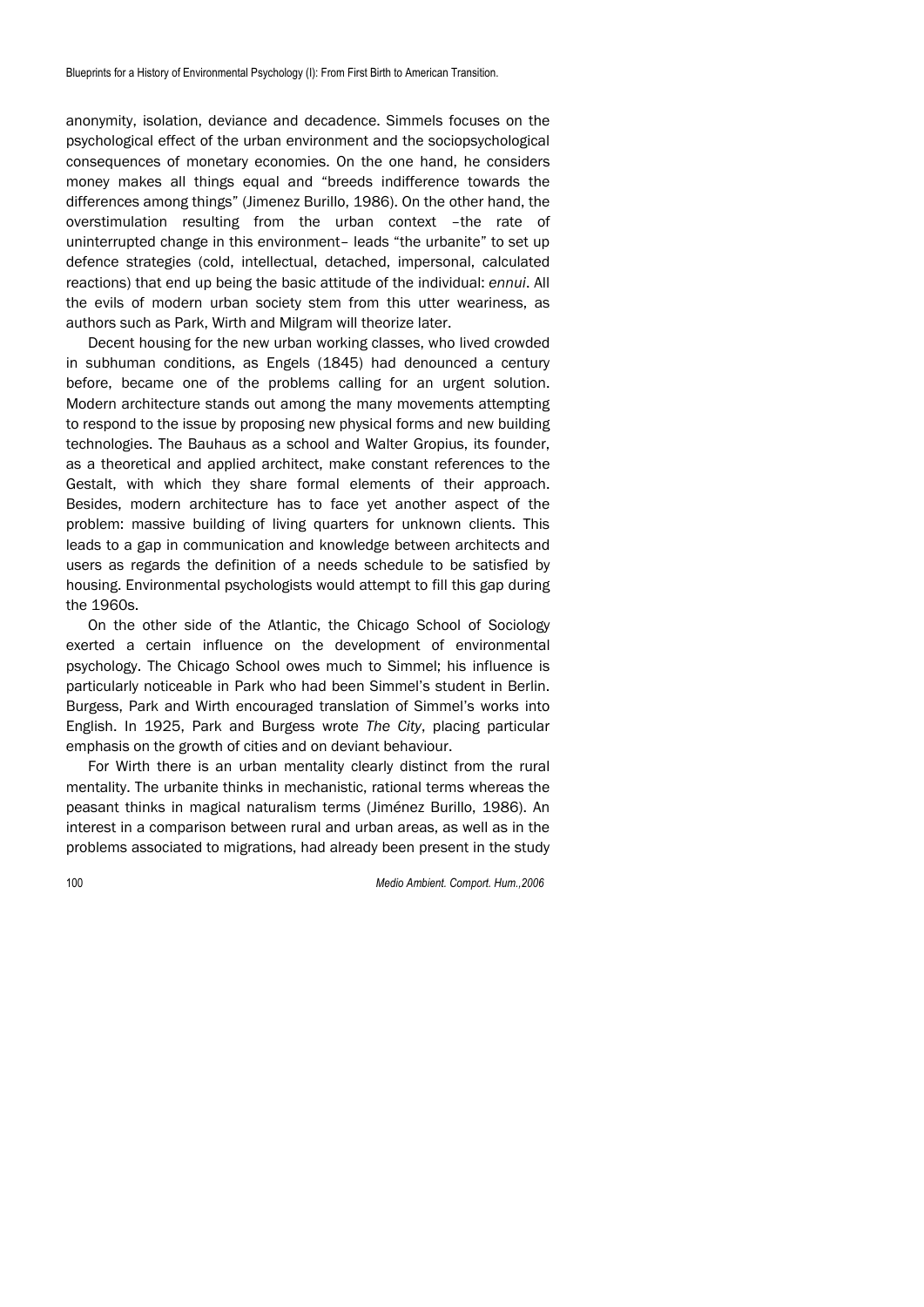from Thomas and Znaniecki's (1958) developed between 1918 and 1920 –which approaches the analysis of attitudes from the standpoint of social psychology– on the adaptation of immigrating Polish peasants to the new urban environments in the United States.

The Chicago School also deals with migration processes and the settlement of immigrants in urban ethnic *ghettos*. These issues, although highly topical nowadays, have had, curiously enough, no incidence among contemporary environmental psychologists, with the exception of more discursive than empirical references from some texts gathered by Proshansky, Ittelson and Rivlin in their book *Environmental Psychology: Man and His Physical Setting* (1970).

Chicago sociologists, as Wieviorka pointed out (1991), are the first to study urban spatial segregation phenomena. This segregation need not entail racial nuances. In Wirth's opinion (1928), the emergence of ghettos is not a political decision but a spontaneous trend. The ghetto allows immigrants to preserve practices deeply rooted in custom and religious and secular traditions and offers them the "warmth and protection" of a living culture. Furthermore, according to Park, it tends to make social mobility easier and opens the door towards progress and modernity for these new urban clusters. Based upon such situations sociologists came up with a theory of cyclic relationships (Bergere, 1996) highlighting four stages: contact, conflict, assimilation and accommodation.

As from the 1930s the very Chicago School (Drake & Cayton, 1945; Duncan & Duncan, 1957) will have to change their initial positive assessment of *ghettos* as ecological niches of acceptance which allow immigrants to accommodate to a new reality. Indeed, sociologists had to admit that ethnic enclaves (in particular black *ghettos*) do not follow the same criteria or the same positive dynamics that white European clusterings showed. On the contrary, ethnic *ghettos* lead to marginalization (self- and hetero- marginalization), racism, degradation, overcrowding, intolerance, mafias, etc. (Wieviorka, 1991).

In any case, the Chicago School has exerted both a direct and an indirect influence on certain American specialists in environmental psychology. On the one hand its legacy shows up in the object of interest and the approach to certain urban issues. Such is the case with many of the articles by Strauss, Jacobs, Schorr, Lee, Gans, Gutman, Carr, and others which Proshansky *et al.* (1970) carefully selected to constitute the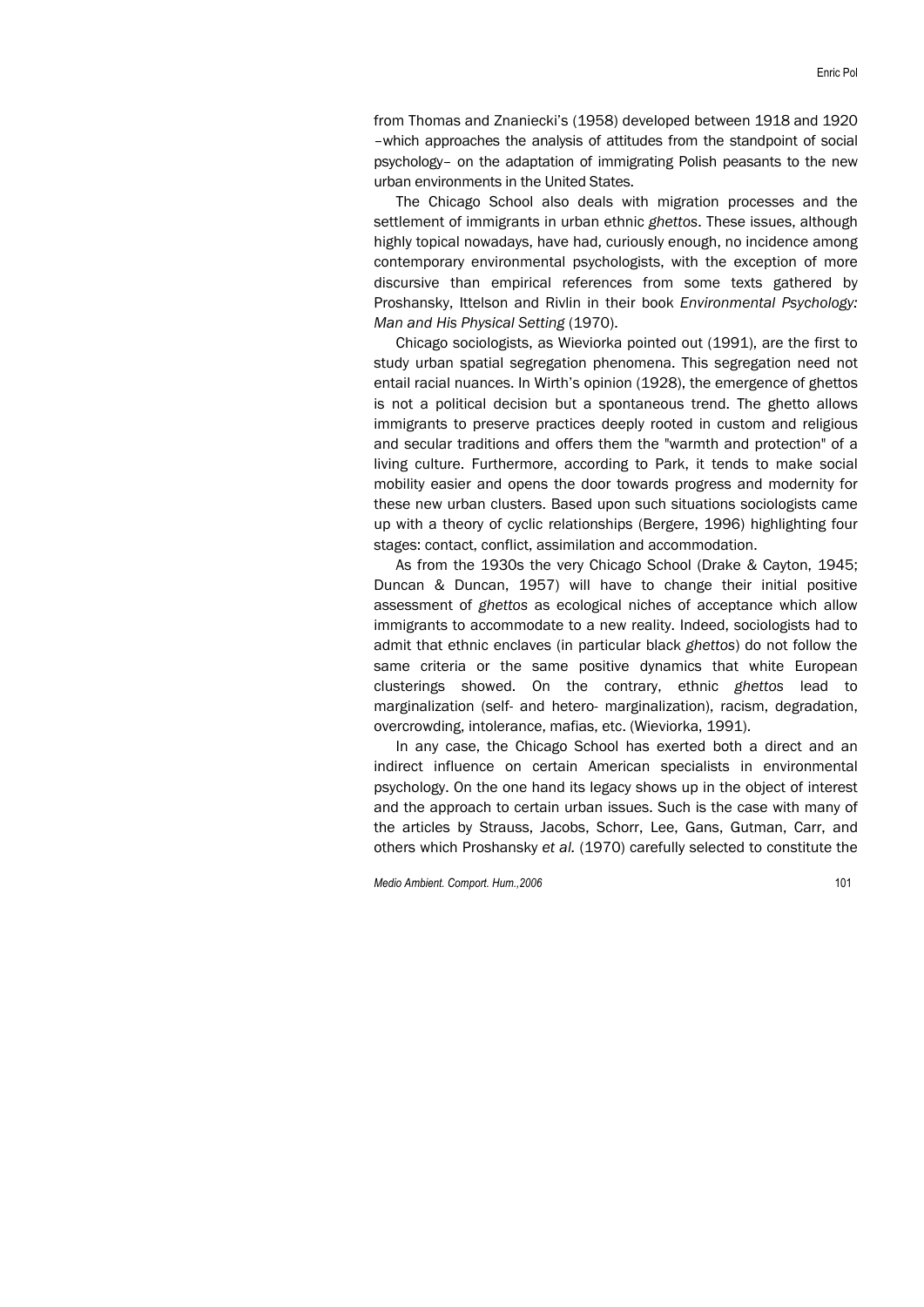chapters in their book. On the other hand, in the American emergence of modern environmental psychology it is possible to follow a trail that leads to the Chicago School, through the relationship it has with early symbolic interactionism as well as through the bonds Proshansky himself acknowledged with this movement. Further, through the Chicago School the trail leads to Simmel and to German social and environmental thought in the first third of the twentieth century.

Although it is not possible to speak of architectural psychology at that time, the period was full of clear predecessors of what would later become one of the flourishing stages of environmental psychology from the 1960s onwards. However, Kruse and Grauman (1987) do consider it possible to speak of an "urban psychology" in early XX century Germany. This trend will later spread worldwide, especially to the United States of America through the contributions of the authors mentioned so far.

# The Environmental Element in Work Psychology

*Psychothechnik* should be mentioned as a precursor work in a field which is later to be fully integrated in modern environmental psychology and ergonomics. The term was introduced by William Stern in 1903 and developed by Münsterberg (1911) in a work he published in German when he already belonged to the faculty in Harvard. Kruse & Graumann (1987) think it legitimate to consider Psychotechnik a meeting point between environmental psychology and industrial psychology since the labour setting it focused on was a specific case of individual-environment relationships. Furthermore, Psychotechnik may be considered a close precedent for Hawthorne's future experiments (1927-1932).

It is owing to their nature that Hawthorne's experiments are frequently mentioned as an antecedent of environmental psychology. The experiments were directed by Elton Mayo from 1927 to 1932 (Roethlisberger & Dickson, 1939) at Western Electric's plant in Chicago. Lighting systems and other aspects of environmental design and of working conditions were deliberately modified and the effects of these changes were studies in the so called *Test Room*. The experiments made it possible to assess how factors of psychosocial interaction had greater effects on productivity than the changes imposed to the physical conditions at the plant.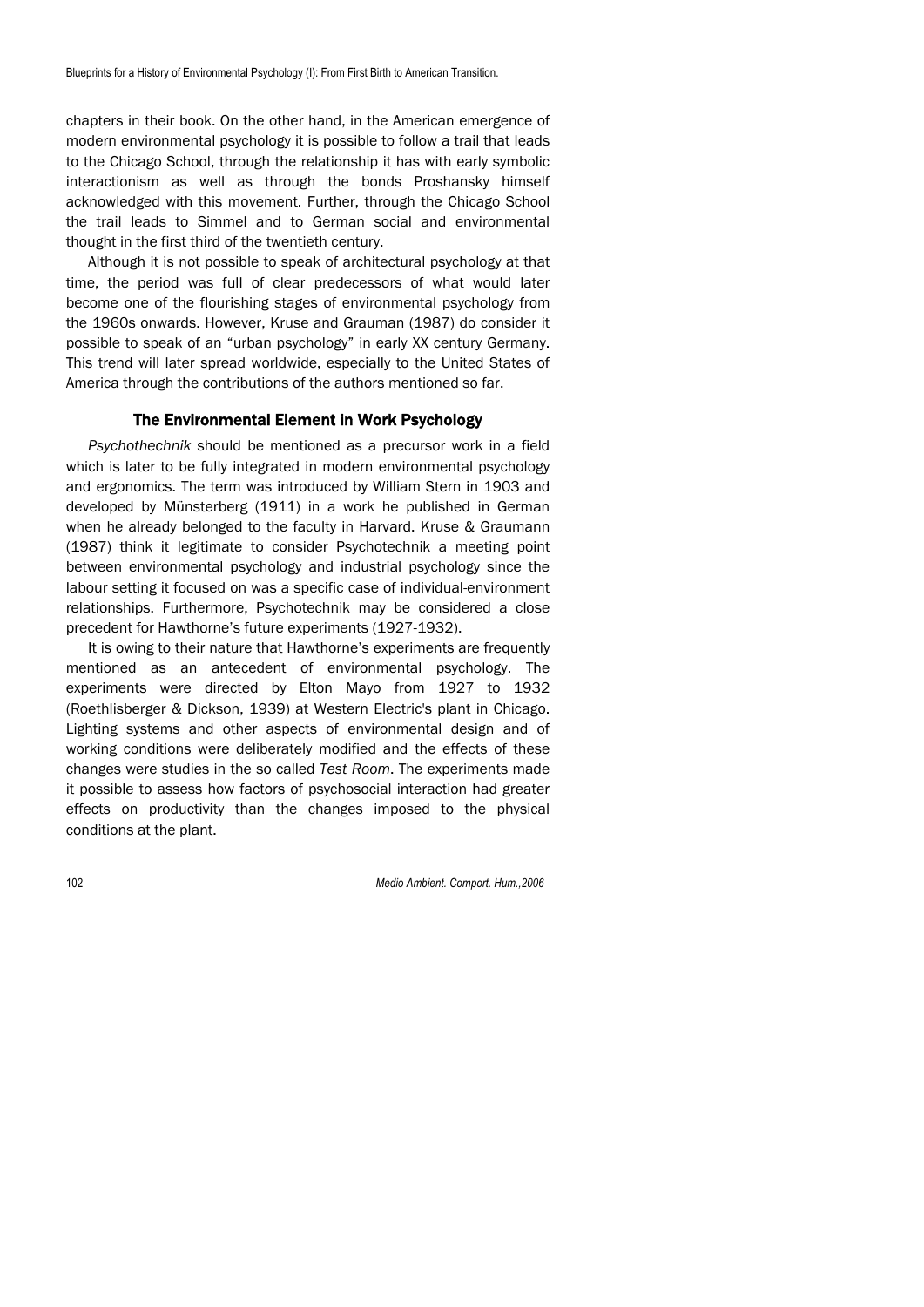Enric Pol

The experiments had quite negative consequences for environmental psychology. The interpretation of their findings was fatal to "the environmental" approach in psychology (Canter, 1978, Aragonés & Amérigo, 2000). Graumann (1976) considers Hawthorne's experiments partially responsible for the lack of attention general psychology pays to the environment. The paths psychology will undertake –more focused on the inner determinants of behaviour than on the contextual determinants– are not the best suited to consolidate the incipient environmental psychology since they entail neglecting the actual environment as an influential factor (Bell *et al.* 1996: 439).

Austrian Marie Jahoda also links environmental psychology with labour psychology. She can be thought of as a link between the first and the second environmental psychology (in accordance with Kruse & Grauman's terms (1987), a period which herein corresponds to architectural psychology). Jahoda can be considered a "missing link" (Pol, 1993) not only due to her work and influence during the "American transition" period but also owing to her participation in the first meeting in which the environmental issue was explicitly discussed, held in Great Britain in 1963 (Lee, 1984, personal writing). In short, she is far more significant for modern environmental psychology than what is usually ascribed to her.

Indeed, environmental conditions would emerge as determinants in the analysis she made on the strike in Marienthal during her years in Austria (Jahoda, Lazarfeld y Zeisel, 1933, newly published in several languages in the 80s). Once in the United States, Jahoda joined several projects on racism, prejudice and social intervention, however, she would never lose interest in the labour environment. She was the president of the Institute for Psychological Studies of Social Issues between 1955and 1956. During the 1970s, Jahoda actively criticized some of the international environmental projects of the UN and the Club of Rome. Her perspective is closer to the period of environmental psychology for sustainability than to the period of architectural psychology.

Summing up, far from considering Hellpach's case and his use of the term *Psychologie der Umwelt* an oddity, we agree with Kaminski (1976) and Kruse & Grauman (1987) that although the period did not have all the conditions that define a discipline it can still be credited with the first birth of environmental psychology. The conditions at the time are not very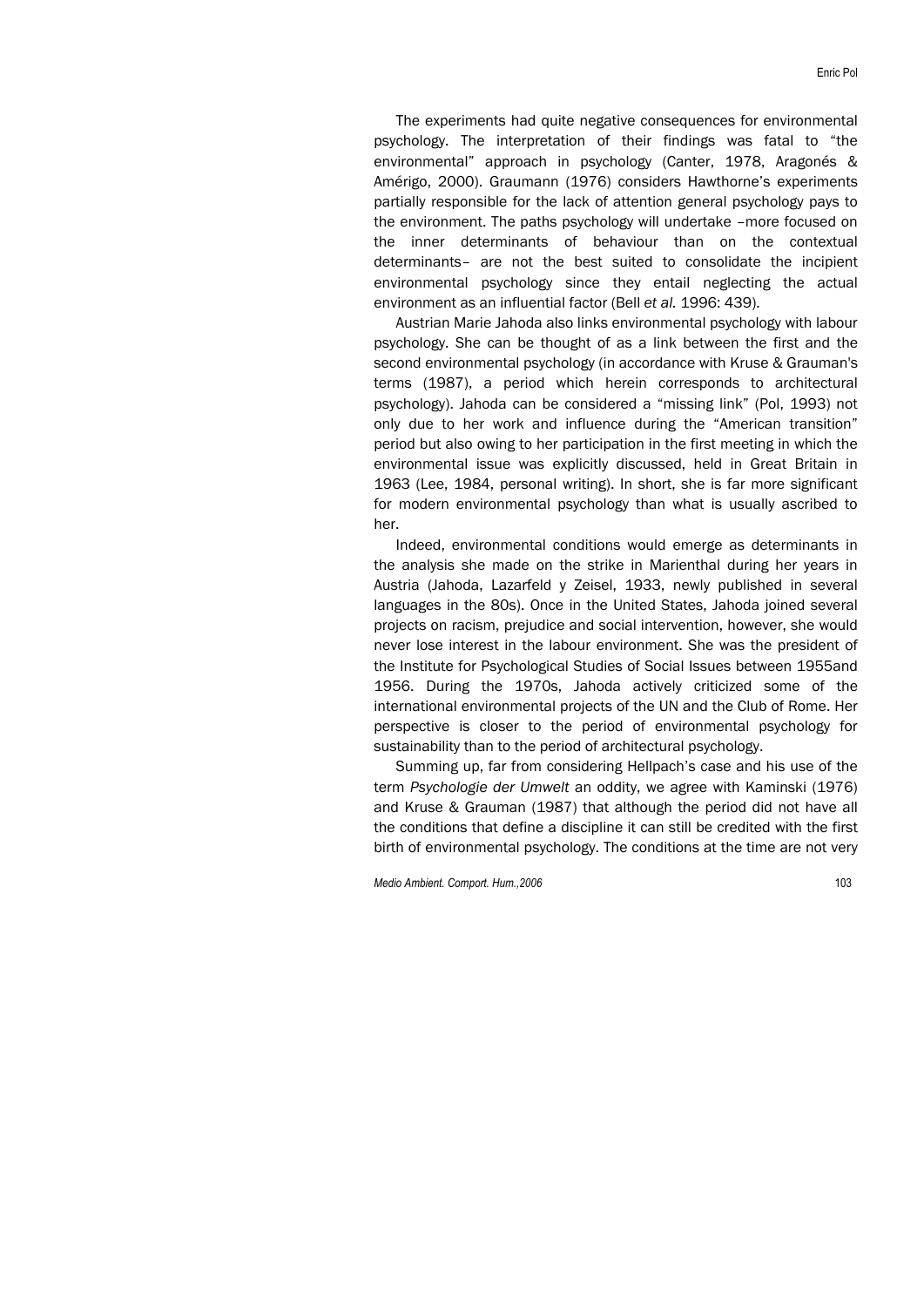different from the ones present in other areas of study which have been granted such a "privilege".

# The American Transition

Borders defining the above mentioned stages are necessarily vague. Key elements from the first environmental psychology project themselves in what we consider the second stage or "American transition". They coexist and intertwine with the contributions that we believe make it possible to speak of a second period. Thus, the years from the crisis of 1929 to the end of the World War II correspond to the period of Lewin and the Chicago School of Sociology's influence. The period from the end of World War II up to the late 1950s and early 1960s –when the first formal lectures on environmental psychology are delivered– belongs to the Chicago School's followers, whose works are interwoven with the more experimental and academic American tradition.

In our opinion, it is a period when modern environmental psychology comes fully of age. It is true that the new discipline lacks its own communication channels, such as magazines, lectures or institutionalized programs. Nor is the "environmental" label used but incidentally in psychology. Yet, there is a frequent and varied (however erratic) use of terms such as *"psychological ecology", "ecological psychology", "ecological theory of perception" or "environmental perception".* Authors in this period do not identify themselves under the label of environmental psychology. Nevertheless, they will coin the term for the first conferences on environmental psychology and architectural psychology in the late 1950s.

It is in this stage that the foundations of a considerable part of the theoretical developments later claimed by environmental psychologists as emblematic or characteristic of their discipline are laid: the "ecological" theories of perception, the empirical and experimental rationale of cognitive mapping, the "ecological" theory of behaviour settings, the empirical research on territorial behaviour and crowding, the works on the symbolic value of space and the first publications on responsible ecological behaviour with behavioural emphasis. As a whole, all that would be was already present in the period… a heritage too precious so as not to speak of environmental psychology. Let us take an overview of some of the outstanding contributions of the period.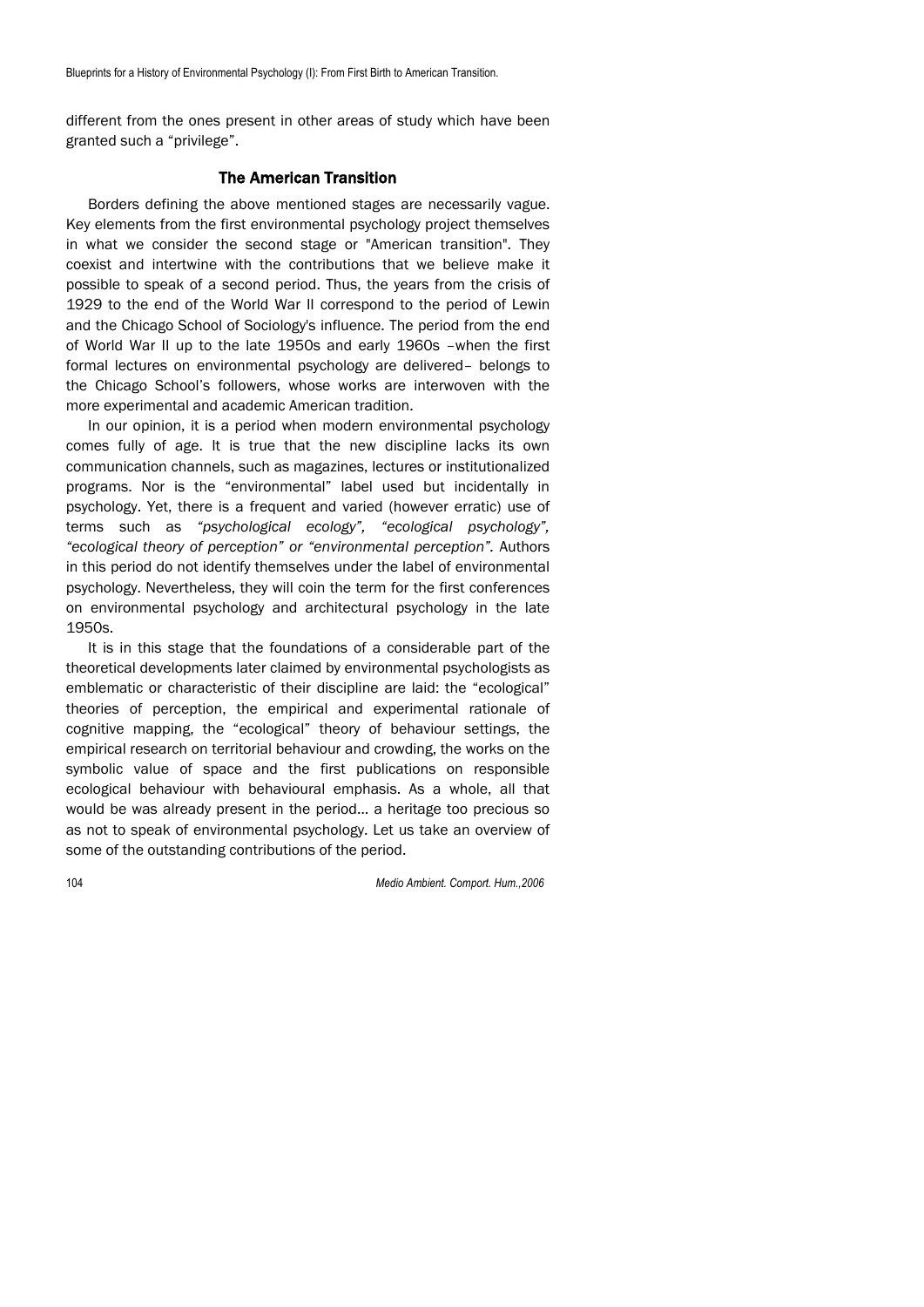#### Lewin's inheritance and legacy

The underlying concerns over labour conditions, housing, the urban setting, educational and social issues apparently present at least in early XX century Germany seem to lurk over the United States in the same period. It should not be surprising that a character with the height of Kurt Lewin's emerged against this background. Lewin's proposals include and develop the concepts of life space, behaviour as a function of personenvironment, forces of attraction-repulsion (positive/negative valency), holistic versus atomistic vision. Lewin talks about an ecological psychology or an psychological ecology –depending on the translations. Lewin stands out as the great forefather, although he was only "discovered" –or imputed– albeit belatedly, by reviewers (rather than historians) of environmental psychology in the 1970s and finally granted his due place in the 1990s.

Before emigrating to the United States in 1932, Lewin had developed a series of works on life space in children (1931). The issue was fairly topical in Germany at the time –as the abovementioned research by Hans and Martha Muchow shows– and was part of the influences that, together with the Gestalt, structured his later work. His works, particularly his construct of "life space" and his typology theory, will trigger many of the future developments in European and American environmental psychology (such as Barker, Wicker and Gump's ecological psychology). His proposal of action research -also adopted by some trends in recent environmental psychology– is one of his most seminal contributions to social psychology. Late XX century authors will add the concept of "participatory" to Lewin's action research, especially research carried out from a certain community approach, such as work done in Latin America (Fals Borda, 1983, 1992; Wiesenfeld, 1994; Jimenez Dominguez, 1996), North America (Hart, 1992/1997/2001).

## The Age of Environmental Perception

The primary theories on environmental perception were launched during this period, under the influence of Gestalt psychology (considering Ittelson's 1973, 1978, distinction between "perception" and "environmental perception"). The positive holistic heritage and the famous principle that "the whole is more than the sum of its parts", plus the role of the individual as an active agent, are, however, offset by the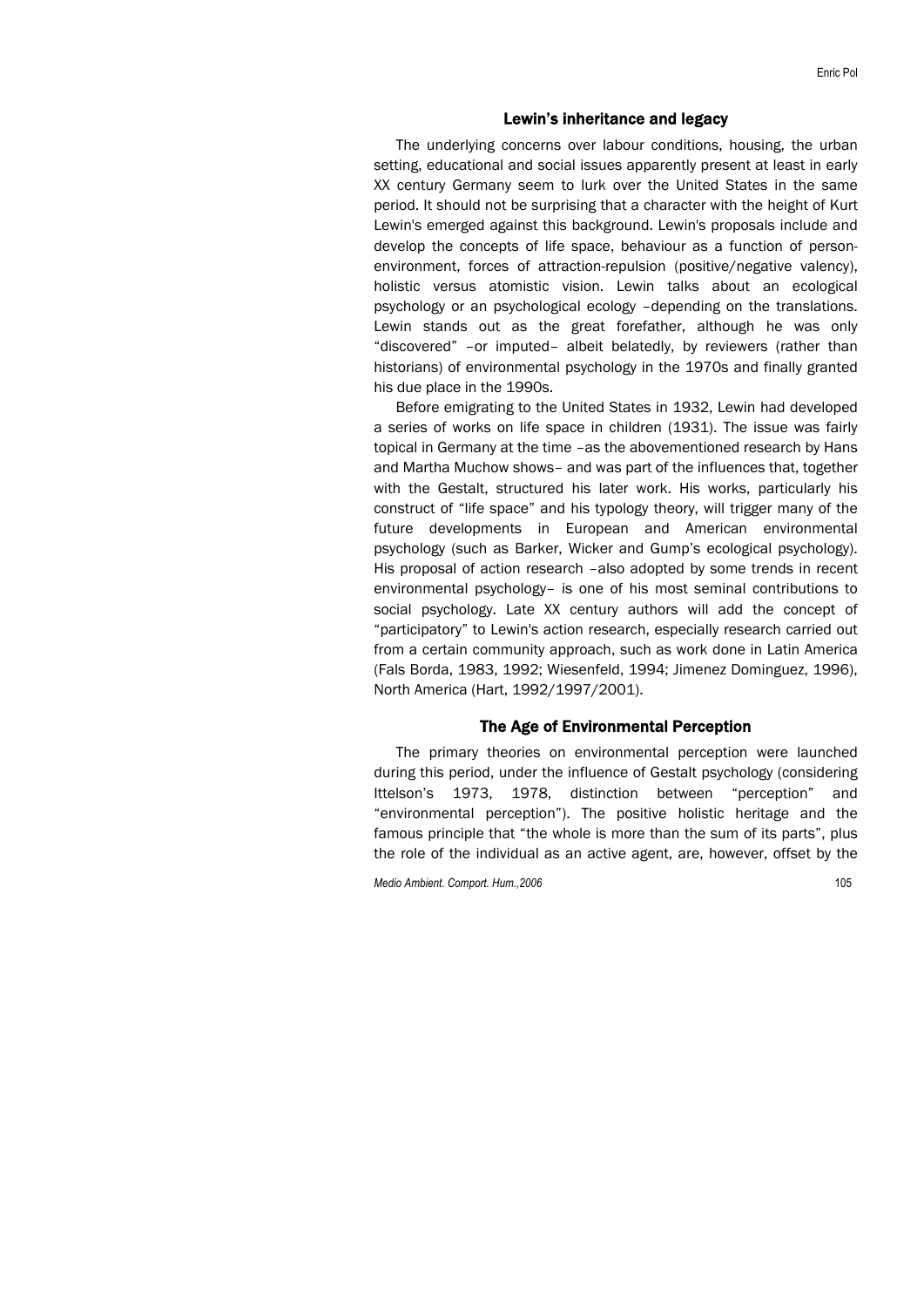criticism of the scarce role of cognitive processes in perception and the lack of concern for a problem which would later assume a leading role: the correspondence between the objective physical environment and the perception we have of it (Bonnes & Secchiarioli, 1995).

The Hungarian Egon Brunswik is a key author from this period. He studied in Vienna under the influences of the Vienna Circle and the German Gestalt. He moved to the United States in 1935. Under Tolman's invitation he settled in Berkeley where he exerted a considerable influence. Some well-known authors –both in the English speaking world (Gifford, 1987, 1997) and the Spanish speaking world (Aragonés & Amérigo, 1998, 2000)– credit him with being the first to use the label "environmental" in the field of psychology (although we disagree) owing to his probabilistic theory of perception and his introduction of "environmental probability" in an article from 1943. Brunswik (1943) considers psychology has forgotten it is a science on the relationship organism-environment and has become a science concerned only with the organism. He is also specially interested in the correspondence between the actual environment and the perceived environment, and approaches it in terms of the "ecological validity" of the perception process.

James Gibson's ecological theory of perception (1950), on the contrary, considers that meaning is inherent in the environment and that perception is a direct function of stimulation, that is the physical stimuli to which the individual responds. In other words, people perceive directly the meaning already present in the environment, which they have learnt through socialization. In this aspect he differs completely from the Gestaltists. Although some aspects of their theories oppose, Brunswik and Gibson agree on what was to become their main contribution to environmental psychology: the importance of a holistic approach to the actual environment and the correspondence it has with the perceived environment.

Berlyne's contribution (1960, 1974) will also be immensely influential in later environmental psychology developments. His emphasis on exploratory behaviour in human beings and his definition of what he called "collative properties" (complexity, novelty, incongruity and surprise) will become determinants in later applications of perceptual processes to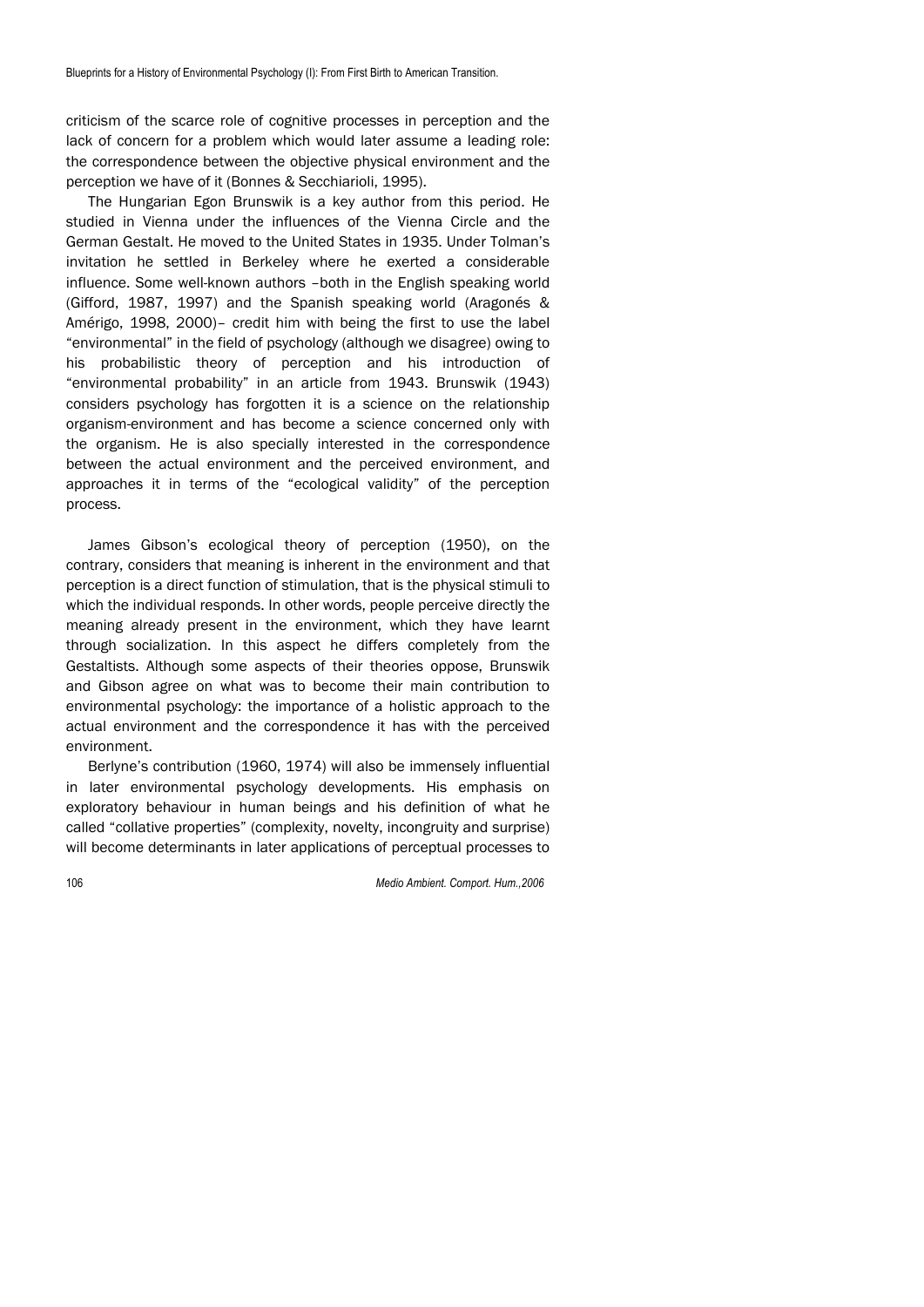design and in studies on landscape preferences. Likewise, it is worth mentioning Bruner colleges (Bruner. & Goodman, 1947; Bruner, Goodnow & Austin, 1956; Bruner, 1957) and their *New look in perception* for the significant concept of "perception hypotheses" and the determination of the influence of the perceiver's social characteristics. Ames (1951), from his transactional view, would highlight the person-environment dialogue in the perception process. That is to say, individuals have an active role and build their perception based upon their previous environmental experiences.

# Laying the theoretical foundations for cognitive mapping and behaviour settings

Cognitive mapping will be one of the emblematic and characteristic issues of environmental psychology during its consolidation period. Gulliver's geography and his research on children's acquisition of orientation (1908), Trowbridge's imaginary maps (1913), Phillipe's mental images (1904) and some of Wright's works (quoted by Moore, 1987), Bartlett's cognitive scheme (1932) (Lee, 2003) and the later cognitive developments, all constitute relevant antecedents of cognitive mapping. Edward C. Tolman (1886-1959) - under the influence of Lewin, Brunswik and Koffka– published the results of his experiment on mental maps in rats (in 1948) paving the way for the concept of cognitive mapping. From his position as a mediationist behaviourist, Tolman showed that once a rat has found its way in a labyrinth, if this path is blocked, it is able to find an alternative way in just a few attempts. This enabled Tolman to infer rats had composed a mental representation of the labyrinth. Thus, Tolman suggested this learning was not a mere chain of stimulus-response associations but that the rats would create "mental" maps of the labyrinth's general structure.

The architect Kevin Lynch, in his famous book *The Image of the City* (1960), took up the concept and developed it into "cognitive mapping" applying it to urban space knowledge and assessment. The great impact and strong development that cognitive mapping had during the 1960s and 1970s owed more to Lynch and to architects, urbanists and geographers than to Tolman and to psychologists, since the latter were obsessed with the construction of a new science both "scientific" and "experimental". It was not until the consolidation of the cognitive model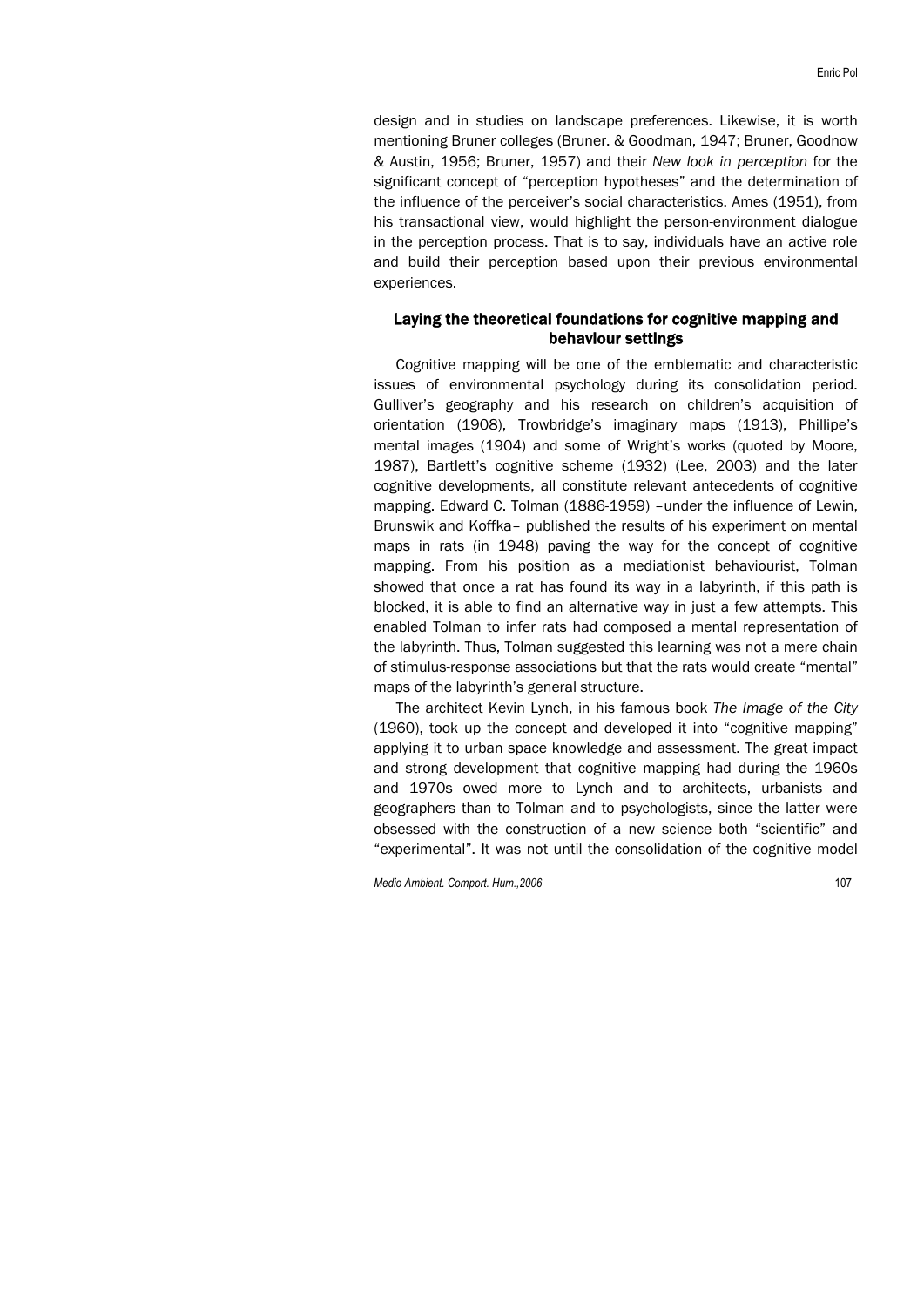and the outbreak of the crisis in psychology in the 1960s that the psychologists fully turned their attention to the issue.

Brunswik, Gibson, and Tolman, among others –although having clear influence on environmental psychology– are not considered environmental psychologists nowadays. Nor were they ever aware of having participated in a new branch of psychology. Such is not the case of Roger Barker, Herbert Wright, Allan Wicker and Paul V. Gump. Many textbooks consider them predecessors (Bonnes & Secchiaroli, 1995; Gifford, 1997; McAndrew, 1992) because they had coined the term ecological psychology for their field. Other reviewers, such as Stokols (1977) or Krasner (1980) believe they are parallel developments more or less convergent with environmental psychology. Bechtel (1997), Craik (1977) and Holahan (1982) certainly credit them with being the first environmental psychologists in the current sense of the term. In fact, they themselves have always taken direct part in the activities and publications in the field of environmental psychology (e.g. the Handbooks in 1987 and 2002), although they have always kept their specific name as a trend within environmental psychology itself.

Roger Barker y Herbert Wright, two students of Lewin's, founded the *Midwest Psychological Field Station*, in Oskaloosa, Kansas, which was active during 25 years (1947-1972). Together with Paul V. Gump, they lived in and delved into the community –naturalist observation– with the aim of studying people's behaviour, especially children's behaviour under natural conditions. The rationale of their argument is clearly expressed in Gump's statement that "two children in the same place behave in a way more similar than one child in two different places" (quoted by McAndrew 1992, 6). Yet Barker developed not only a research procedure, but a whole theory on the influence of the physical environment –behaviour settings– in human behaviour.

For Kaminski (1989) the term "ecological" psychology implies a biological perspective. He considers it can be applied to Barker since he studied behaviour in the natural niche it takes place. Such approach brings Barker's object of study close to the one defined by Hellpach, though changing "psyche" for "behaviour" which was the fashion in psychology at the time. Barker *et al*.'s works have all the elements to be included in the field of environmental psychology: influence of the environment on behaviour, holistic perspective, qualitative observational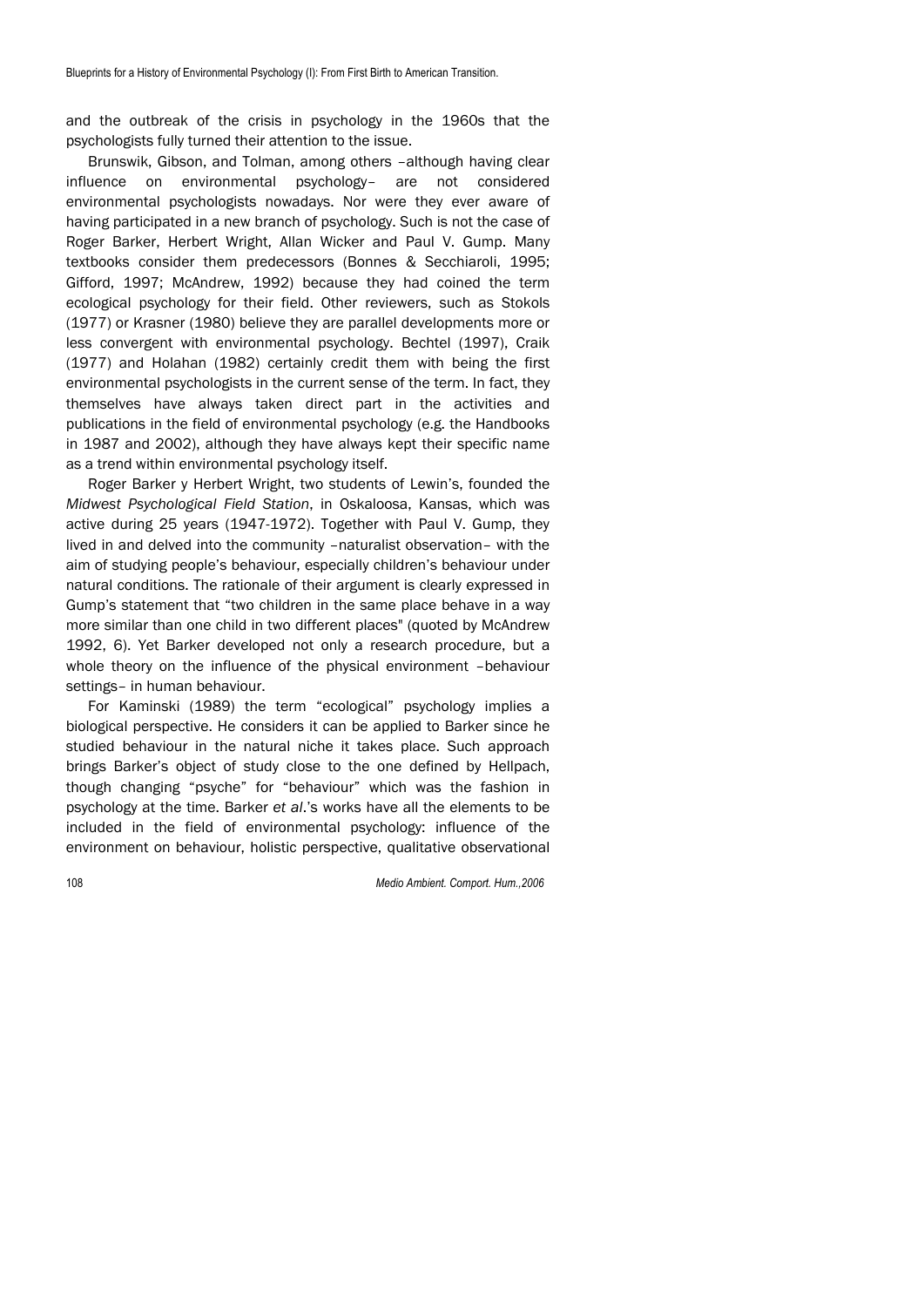methodology combined with quantitative techniques. Those are the reasons why Holahan (1982) and Bechtel (1997, 2000) consider Roger Barker the first environmental psychologist. This ecological psychology has had a far-reaching influence, albeit an influence due more to quotations than to the applications of its methods and constructs –as some specialists such as Bechtel (1997) and Kaminski (1983) admit.

The study of the influence of the architectural setting on the individual's behaviour in space, social cohesion and propinquity is another trend developed in North America which is also part of the undisputed heritage of current environmental psychology. Festinger, Schachter and Back (1950) are acknowledged by some authors (such as Gans, 1961; Gutman, 1966)) as forerunners in this field. They studied the role of physical proximity of neighbours, and friendship relationships through the analysis of a student residence for couples. The study would have several later replies. Likewise, cognitive dissonance theory (Festinger, 1957) and social comparison theories (Festinger, 1954) are to be useful and seminal to account for environmental behaviour, place identity and landscape preferences, in particular in the late 1980s and during the 1990s. The perspective of the setting in the construction of the self also has its roots in this period. What is nowadays known as "place identity" has a certain continuous presence with a strong expansion over the 1990s. Some (Twigger-Ross, Bonaiuto and Breakwell, 2003) would search for predecessors in Mead (1934), James (1890) and Hegel (1807) –following Proshansky's tradition– or in Erikson (1946) in the case of Fried's (1963) precursor works on space identity.

The review might be much more comprehensive, but these four notes should be enough to reach a conclusion: although no formal environmental psychology could be found in these years, a considerable part of the theoretical assumptions supporting the later architectural psychology would emerge and develop over this period –as well as throughout the previous one.

# FORTHCOMING PAPER

The next paper will review the new birth of environmental psychology as architectural psychology in the late 1950s as a result of two different social situations in Europe and the United States. Facts, milestones and actions will be described as well as the illusions and expectations –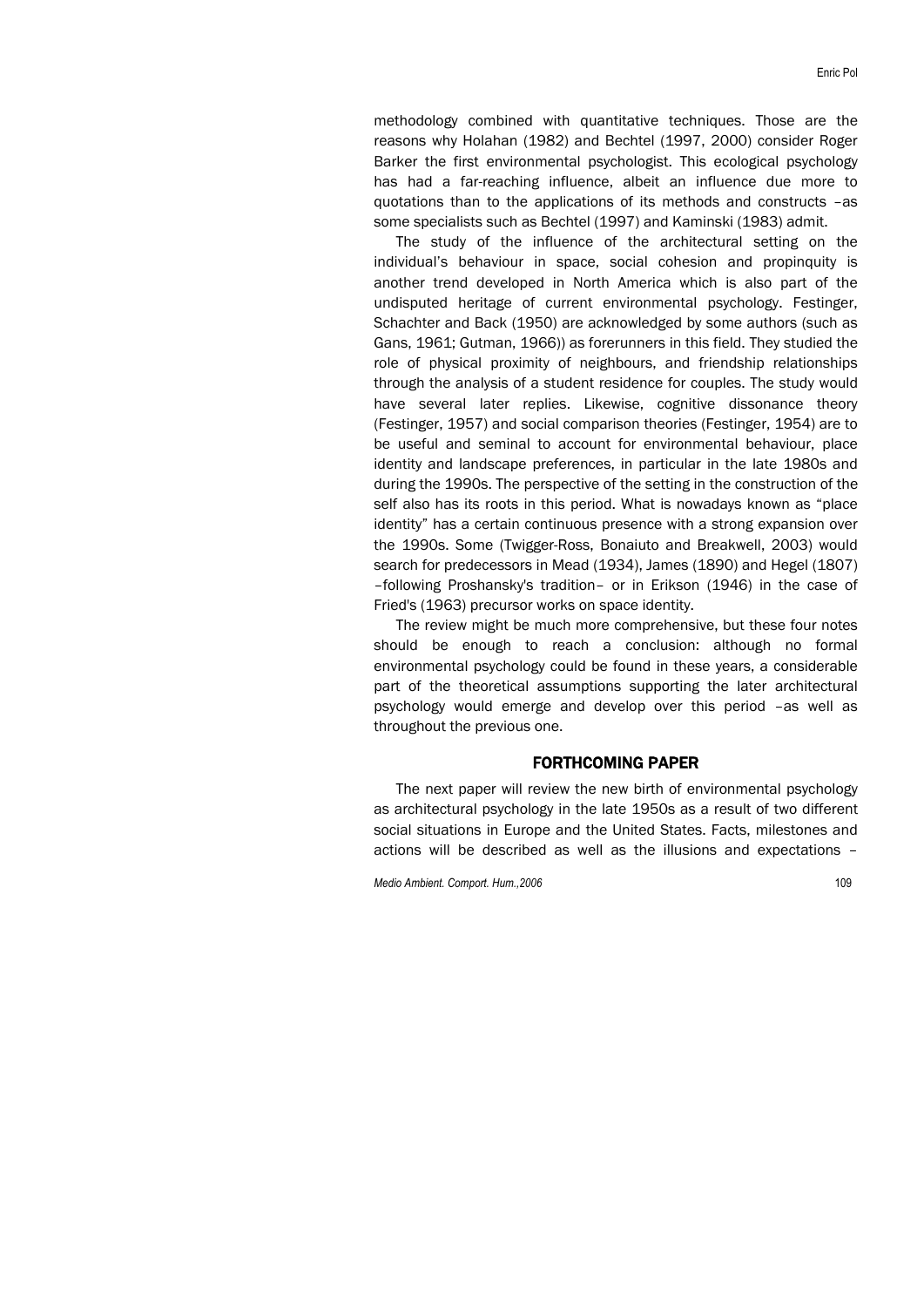perhaps too high in both cases– leading to the inner crisis in the discipline at the end of the 1970s. This crisis will end up in a twofold shift, both social and green, with a change in the object and the perspective of study. Thus it is possible to speak of a fourth stage as from the 1990s: environmental psychology for sustainability. In their character of "blueprints", this series of papers is not intended as a comprehensive review of the contributions made to the field; rather it aims at providing the elements to understand environmental psychology's strengths and weaknesses, its contradictions and, ultimately, its construction as a theoretical and applied science.

#### References

- Ames, A. (1951). Visual perception and the Berlyne, D. E. (1960). *Conflict, arousal and*  rotating trapezoidal window. *Psychological curiosity.* New York: Mcgraw Hill. *monograph, 65* (all the issue).
- Aragonés, J. I. y Amérigo, M. (Coords.) (1998). esthetics. In D. E. Berlyne (Ed.), *Studies in the*  edition, 2000).
- Barker, R. (1968). *Ecological psychology:*  Concepts and methods for studying the Bonnes, M. & Secchiaroli, G. (1995). *environment of human behavior.* Stanford: Stanford University Press (1th ed. in 1953).
- ecology and the problem of psychologycal development. *Child development 20,* 131- 143.
- Bartlett, F.C. (1932). *Remembering.* Cambridge: Cambridge University Press.
- Bechtel, R. B. (1997). *Environment and*  Bruner, J. S., Goodnow, J. S. & Austin, G. A. *behavior: An introduction.* Thousand Oaks, CA: Sage.
- Bechtel, R.B. (2000). The third revolution in thinking and its impact on Psychology. *Medio*  Brunswik, E. (1943). Organismic achievement *Ambiente y Comportamiento Humano, 1,* 1-7
- Bell, P. A., Greene, T. C., Fisher, J. D. y Baum, A. (1996). *Environmental psychology*. Fort Wort: Canter, D. (1978). Introducción a la psicología Harcourt (4th ed.)
- Bergere, J. A. (1996). Psicología social de los procesos migratorios y relaciones intergrupales. En J. L. Álvaro, A. Garrido y J. R. Torregrosa (Eds.), *Psicología social aplicada* (pp. 269-293). Madrid: McGraw-Hill.
- *Psicología Ambiental.* Madrid: Pirámide (2on *new experimental aesthetics. Steps toward*  Berlyne, D. E. (1974). The new experimental *an objective psychology of aesthetic appreciation*. New York: Halstead.
	- *Environmental psychology: A psychosocial introduction.* London: Sage
- Barker, R. & Wright, H. (1948). Psychological Boring, E.G. (1979). *Historia de la psicología experimental.* Mexico: Trillas.
	- Bruner, J. S. & Goodman, C. C. (1947). Value and need as organizing factors in perception. *Journal of Abnormal and Social Psychology, 42,* 33-44.
	- (1956). *A study of thinking.* New York: Wiley.
	- Bruner, J. S. (1957). On perceptual readiness. *Psychological Review, 64,* 132-152.
	- and environmental probability. *Psychological Review,50*, 255-272
	- ambiental. En D. Canter y P. Stringer (Eds.), *Interacción ambiental.* Madrid: CEOTMA-Ministerio Obras Públicas (Trabajo original publicado en 1975).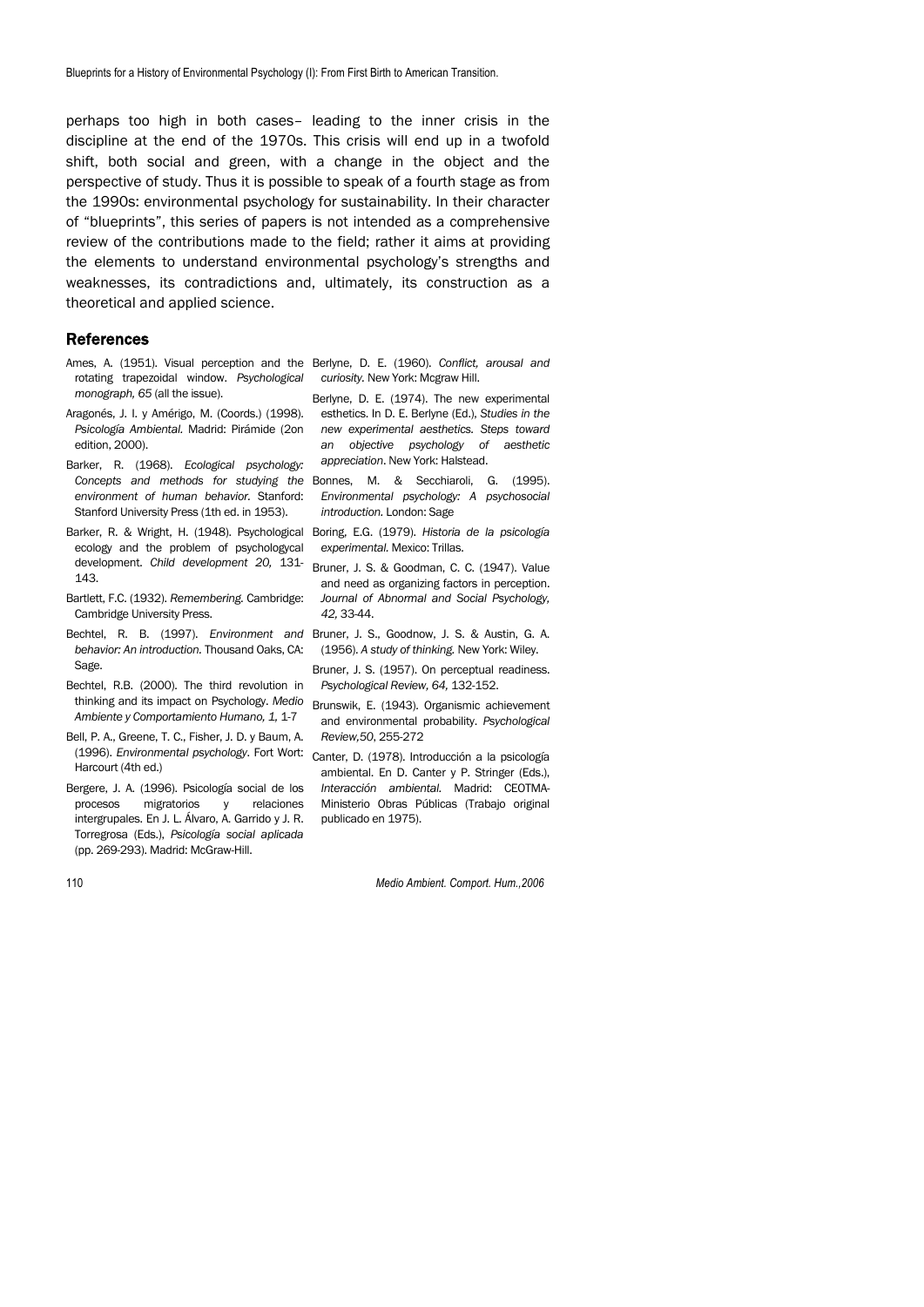- Craik, K. H. (1977). Multiple scientific García-Cotarelo, R. (1988). La sociologia de paradigms in Environmental Psychology. *International Journal of Psychology, 12*, 147- 157.
- *Metropolis: A study of Negro Life in a Northern City*. Chicago: The University of Chicago Press
- Duncan, O. & Duncan, B. (1957). *Negro population of Chicago: A Study of residential Succession.* Chicago: The University of Chicago Press (2on edition 1965)
- *las grandes ciudades.* Barcelona: Gustavo Gili (1974).
- Erikson, E. (1946). Ego development and historical change. *The Psychoanalitic Study of the Child 2.* New York: International University Press
- Fals Borda, O. (1983). Reflexiones sobre la aplicación del método de estudio-acción en Colombia. *Revista Mexicana de Sociología. 35,* 1.
- Fals Borda, O. (1992) La ciencia y el pueblo: Nuevas reflexiones. En M. C. Salazar (Comp.), *La investigación-acción participativa* (pp. 175- 191). Madrid: Editora Popular-Organización de Estados Iberoamericanos.
- Festinger, L. (1954). A theory of social comparison processes. *Human Relations, 7,*  117-140.
- Festinger, L. (1957). *A theory of cognitive dissonance.* New York: Harper
- Festinger, L., Schachter, S. y Back, K. (1950). *Social pressures in informal groups: A study of human factors in housing*. New York: Harper & Brothers.
- Fried, M. (1963). Grieving for a lost home. In L. Duhl (Ed.), *The urban condition.* New York: Basic Books.
- Gans, H.J. (1961). Planning and Social Life: Friendship and neighbourhood relations in suburban communities. *Journal of the American Institute of Planners, 27* (2), 134- 140

- George Simmel. Pròleg a G. Simmel. *Sociologia.* Barcelona: Edicions 62 (Original: G. Simmel, 1908 *Soziologie*)
- Drake, C. & Cayton, H. R. (1945). *Black*  Gibson, J. (1950). *The perception of the visual world*. Boston-New York: Houghton Mifflin Company.
	- Gifford, R. (1987). *Environmental Psychology. Principles and Practice.*  Boston: Allyn and Bacon (2on edition, 1997).
- Engels, F. (1845). *El problema de la vivienda y*  Graumann, C.F. (1976). El planteo ecológico. Cincuenta años después de la 'Psicología del Ambiente' de Hellpach. En G. Kaminski (Ed.), *Psicología Ambiental* (pp. 25-30). Buenos Aires: Troquel.
	- Gulliver, F.P. (1908). Orientation of maps. *Journal of Geography,* 7, 55-58
	- Gump, P.V. (1975). Ecological psychology and children. In E. M. Heatherington y cols. (Eds.), *Review of Child Development Reearch*. Chicago: University of Chicago Press.
	- Gutman, R. (1966) Place planning and social behavior. *Journal of Social Issues* 22, 103- 115. (Reprint in Proshansky, Ittelson & Rivlin (Eds) *Environmental Psychology.*  Holt, Rinehart and Winston, 1970. Spanish version 1978, Mexico: Trillas)
	- Hart, R. (1992). *Childrens participation*. Florence: UNICEF (Reprinted in 1997. Spanish Edition in 2001 by Editorial PAU, Barcelona).
	- Hart, R. (1997). *Children's Participation. Theory an practice of involving citizen in community development and environmental care.* London: Earthscan. (Spanish Edition in 2001, *La participación de los niños en el desarrollo sostenible*. Barcelona: Pau Education – Unicef.)
	- Hegel, G.W.F. (1807) *Phenomenology of Spirit.* Oxford: Clarendon Press, 1977
	- Hellpach, W. (1911). *Geopsyche.* Leipzig: Engelmann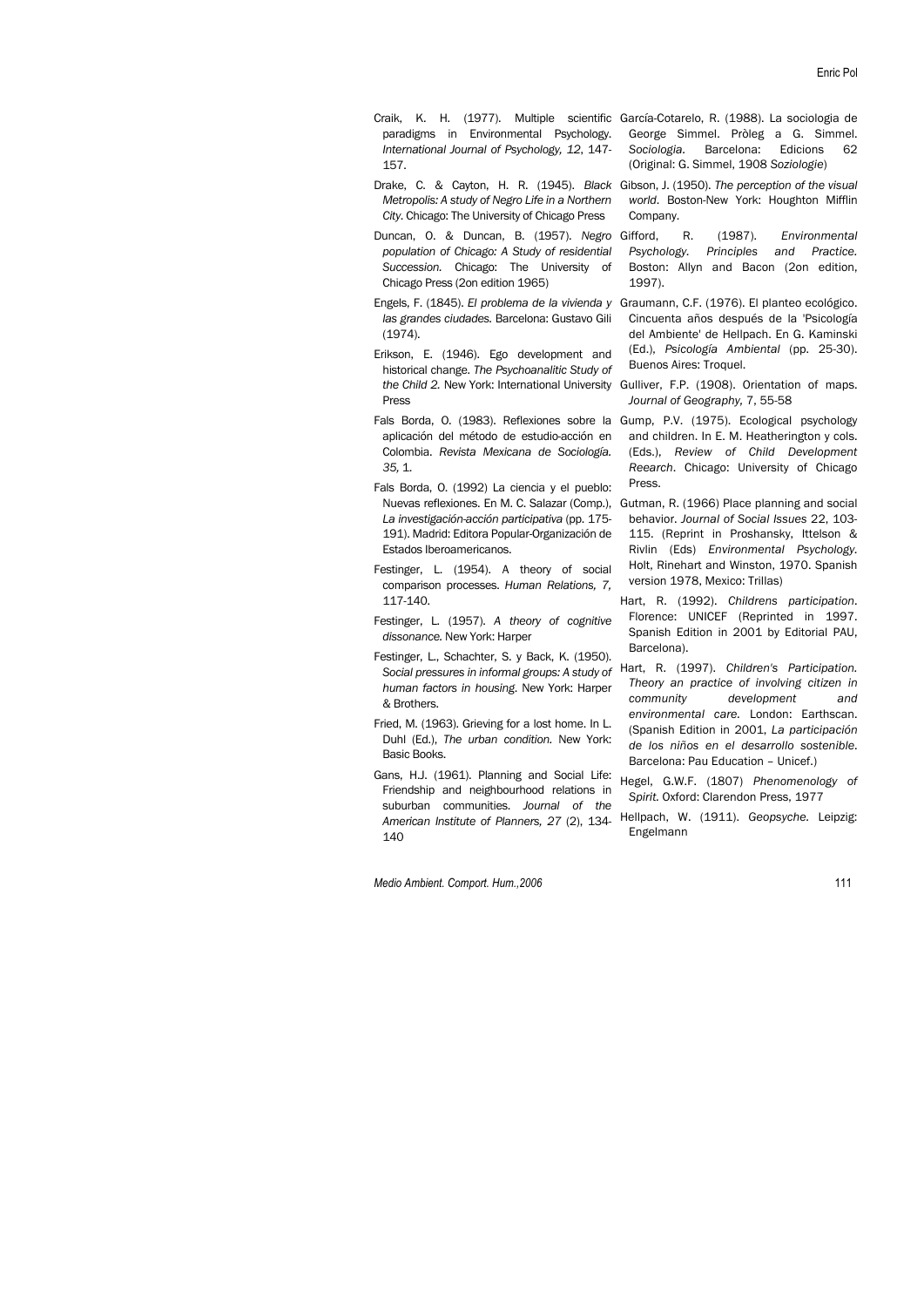- In E. Abderhalden (Ed.), *Hanbuch der biologischen arbeitsmethoden*. Berlin: Urban & Schwarzenberg
- Holahan, C. J. (1982). *Environmental psychology*. New York: Random House (Spanish Edition, 1991, México: Limusa).
- Ittelson, W. H. (1973). Environmental perception and contemporary perceptual theory. In W. H. Ittelson (Ed.), *Enviromnent and cognition.* New York: Seminar Press.
- Ittelson, W. H. (1978). Environmental Lee, T. (1984). Recorded personal talk in perception and urban experience. *Environment and Behavior, 10,* 193-213.
- Jahoda, M., Lazarsfeld, P. F y Zeisel, H. (1933). *Marienthal. The sociography of an unemployed community.* London: Tavistock. 1972.
- James, W. (1890). *The principles of psychology.* 2 Vols. New York: Holt.
- Jiménez Burillo, F. (1981) *Psicología y Medio Ambiente.* Madrid: CEOTMA-Ministerio de Obras Públicas
- Jiménez Burillo, F. (1986). Historia, concepto y teorías en psicología ambiental. En F. Jiménez Burillo y J.I. Aragonés (Comps.), *Introducción a la psicología ambiental* (pp. 21-33). Madrid: Alianza.
- Jiménez Domínguez, B. (1996). Participative action research. In I. Parker y R. Spears (Eds.), *Psychology and society. Radical theory and practice.* London: Pluto Press.
- Kaminski, G. (Ed.) (1976). *Psicología ambiental.* Buenos Aires: Troquel, 1979
- Kaminski, G. (1983). The enigma of ecological psychology. *Journal of Environmental Psychology, 3,* 85-94.
- Kaminski, G. (1989). The relevance of ecologically oriented conceptualisations to behavior research. In E. H. Zube y G. T. Moore (Eds.), *Advances in environment, behavior, and design* (Vol. 2). New York: Plenum.

Hellpach, W. (1924). Psychologie der unvelt. Koffka, K. (1935). *Principles of gestalt psychology*. New York: Harcourt Brace.

- Krasner, l. (1980). *Environmental design and human behavior. A psychology of the individual in society.* New York: Pergamon Press.
- Kruse, L. & Graumann, C. (1987). Environmental psychology in Germany. In D. Stokols y I. Altman, *Handbook of environmental psychology* (pp. 1195- 1226). New York: Wiley.
- Guilford (UK), May, 1984
- Lee, T. (2003) Schema Theory and the Role of Socio-Spacial Schemata in Environmental Psychology. In M. Bonnes, T. Lee & M. Bonaiuto (Eds.) *Psychological Theories for Environmental Issues.*  Ardershot (UK): Ashgate, Ethnoscapes Series (p 27-62)
- Lévy-Leboyer, C. (1980). *Psicología Ambiental.* Madrid: Morata.
- Lynch, K. (1960). *The image of the city*. Cambridge: MIT Press.
- McAndrew, F.T. (1992). *Environmental Psychology*. Pacific Grove: Brooks/Cole. 1993
- Mead, G. H. (1934). *On social psychology*. Chicago: University of Chicago Press (Reprinted in 1936, 1938, 1956, 1964).
- Moore, G. (1987): 'Environment and Behavior Research in North America: History, Developments, and Unresolved Issues'. In D. Stokols y I. Altman (Eds.) *Handbook of Environmental Psychology*, vol. 2. New York: Wiley & Sons. pp. 1371- 1410
- Muchow, H.H. (1961) Jugend im wondel. Schleswig, (1. Aufl. 1953)
- theory building in environment and Muchow, M. & Muchow H.H. (1935) *Der lebensraum grobstadtkindes*. Mit einer Einführung von Zinnocker, Bensheim. (1980). Reprise. Weimar/München (1998)